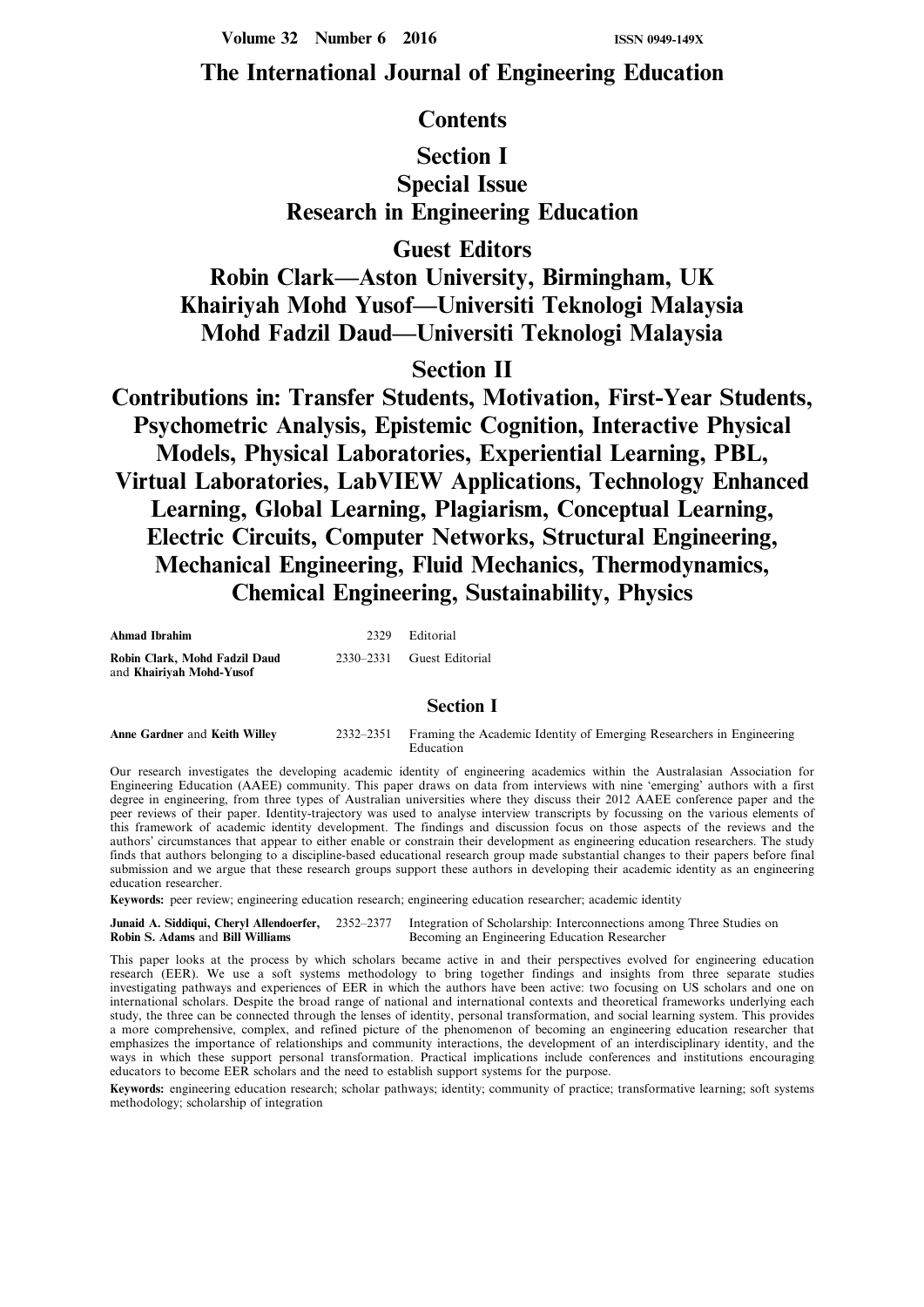#### **Jonte Bernhard** and **Caroline Baillie** 2378–2394 Standards for Quality of Research in Engineering Education

The understanding of quality in scientific work is fundamental and determines what researchers judge to represent reliable knowledge in their field. Although quality criteria are used daily in research, there are few extensive discussions available especially in Engineering Education Research (EER). For the development of future high-quality research in EER we argue that it is necessary that the EER-community begin to negotiate criteria for quality. In this paper we propose tentative criteria with a special focus on qualitative EER, although we argue that several of our proposed criteria are also appropriate for quantitative EER.

Our proposed criteria are divided into three main categories: quality of a study in general, quality of the results and validity of the results. We describe these in detail, together with a number of subcategories for each and introduce a hypothetical study to exemplify our criteria. It is stressed that the proposed criteria are tentative and that criteria need to be open for debate and need to evolve as research evolves.

**Keywords:** engineering education research; research quality; quality criteria

**Elliot P. Douglas, Jack Vargas** and 2395–2400 Student Construction of Knowledge in an Active Learning Classroom **Claudia Sotomayor**

Active learning approaches are becoming of increasing importance within engineering education, and it has been established that an active learning environment leads to improved student outcomes. What are less known are the ways in which these classes support student learning. Our study takes place in the context of a Process Oriented Guided Inquiry Learning (POGIL) classroom. We use grounded theory to answer the research question: How do students construct knowledge in a POGIL classroom? Constructivist grounded theory was used to code student interview data and develop a theory of how student learning occurs. The resulting theory shows that the use of POGIL results in a concept-focused class, as opposed to focusing on discrete aspects of knowledge (facts). This concept-focused class provides for both conceptual understanding and improved retention of information. The findings illustrate one way to design a class for deep conceptual understanding and suggest broader implications for curriculum design. **Keywords:** POGIL; guided inquiry; active learning; grounded theory

**Syed Ahmad Helmi, Khariyah Mohd-** 2401–2414 Enhancement of Team-based Problem Solving Skills in Engineering **Yusof and Fatin Aliah Phang** Students through Cooperative Problem-based Learning

This paper presents a study of the enhancement of team-based problem solving skills among engineering students who undergo Cooperative Problem-Based Learning (CPBL) in an engineering course. The design of the CPBL framework aims to promote teambased learning and enhance problem solving skills. The CPBL cycle and engineering problem solving cycle entail four stages of development: build, bridge, extend, and apply. The study examines this transformation of learning maturity, from novice to expert, using quantitative methodology. Based on pre and post-tests, utilizing quantitative instruments, which are the Engineering Problem Solving Instrument and Team-Working Effectiveness Score, the results show that students significantly enhanced their team-based problem solving skills.

**Keywords:** engineering education; team working; problem solving skills; cooperative learning (CL); problem-based learning (PBL); cooperative problem-based learning (CPBL)

**Jane Andrews** and **Robin Clark** 2415–2425 A Community Based Participatory Research Study into Why Some Girls Don't 'Do' Engineering

One of the main issues faced by British Society today is reflective of the fact that there is a documented shortage of young people selecting a career in engineering. This is particularly the case when it comes to young women, many of whom simply don't consider engineering to be suitable for women. The reasons for this are well documented but are undoubtedly worsened by the fact that only 6% of UK Engineers are female. Taking into account previous studies focusing on the issues of gender in engineering, a community based participatory research approach was adopted in which the reasons why teenage girls fail to view engineering as a viable future study or career option were explored. Two 17 year old female high school students were trained as participatory researchers and employed to conduct semi-structured interviews with their peers. A thematic analysis of the data was undertaken whereupon two distinctive themes emerged in relation to how girls' perceive engineering. The first theme reflected girls' lack of knowledge about what engineering is, whilst the second was related to their views of engineering as a potential career. Verbatim quotes are used throughout the paper to give the teenage participants a previously unheard 'voice' in the debate about gender and engineering. The paper concludes by arguing that although engineering has much to offer young women in terms of a potential future career, the main issue is that they lack awareness of what engineering is and what engineers do.

**Keywords:** gender issues; engineering; participatory research; teenage girls

**Aini Nazura Paimin, Roger G. Hadgraft,** 2426–2433 An Application of the Theory of Reasoned Action: Assessing Success **J. Kaya Prpic** and Maizam Alias

Student attrition in engineering is of concern. This study investigated motivational factors necessary to succeed in engineering. The Theory of Reasoned Action (TRA) model was used to guide the suggested paths from learning strategy, interest, and intention to academic performance. Participants were 135 Malaysian and 132 Australian engineering undergraduates who had completed the Study Process Questionnaire (R-SPQ-2F) scale and the Learner Autonomy Profile (LAP-SF) scale. The correlation coefficient analysis showed strong interrelationships between learning strategy, interest and intention. The findings of the structural equation modelling (SEM) revealed unexpected but interesting findings between the two countries. Two different pathways were established for the Malaysian and Australian data suggesting that the TRA model is best suited to the Australian learning context. The findings of this study could help identify a suitable model for explaining success factors in engineering.

**Keywords:** cognitive; affective; conative; academic performance; Theory of Reasoned Action; success

| Soheila Firouzian. Hamidreza Kashefi. | 2434–2445 Mathematical Competencies as Perceived by Engineering Students, |
|---------------------------------------|---------------------------------------------------------------------------|
| Yudariah Mohammad Yusof, Zaleha       | Lecturers, and Practicing Engineers                                       |
| Ismail and Roselainy Abdul Rahman     |                                                                           |

Mathematical competencies (MCs) are essential for engineering students to be competent and qualified engineers after graduation. The term mathematical competence refers to the ability to understand, judge, do and use mathematical concepts in relevant contexts and situations, which is the predominant goal of mathematical education for engineers. This paper will discuss the required MCs of engineers at the workplace as compared to acquired MCs of engineering undergraduates and also the difference in expectation of engineering lecturers from engineering students at graduation. A qualitative approach was used to investigate the required, acquired and expected mathematical competencies as well as the mismatch between these competencies. Semi structured interviews were carried out to collect data from 20 engineers, 41 engineering students and 4 engineering lecturers. The findings indicated that there were differences between the perceptions of acquired and the required MCs. The results showed that there is a need to review the focus of engineering mathematics curriculum to prospective engineers taking into account the attainment of mathematical competencies. These competencies need to be included as explicit learning outcomes in addition to the development of mathematical concepts, aptitude and skills.

**Keywords:** acquired mathematical competencies; engineering education; outcome-based education (OBE); required mathematical competencies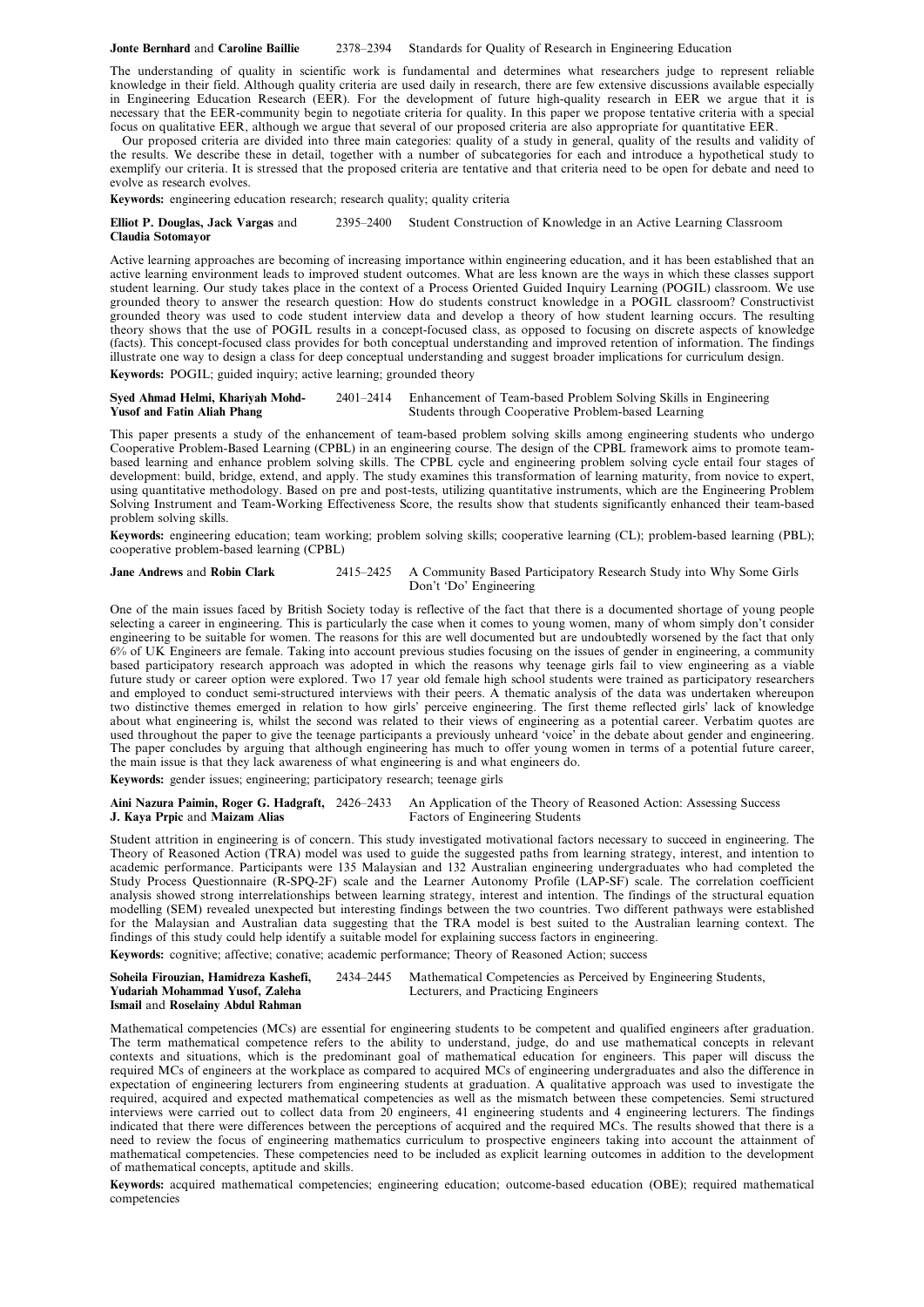### **Section II**

**Catherine Mobley** 

**Catherine E. Brawner** and 2446–2459 Advising Matters: Engineering Transfer Students' Transition Experiences<br> **Catherine Moblev** at Five Institutions

This study identifies challenges that engineering transfer students may face as they transition from one institution to another while pursuing their undergraduate degrees and explores ways institutions can address and potentially mitigate these challenges. We interviewed 86 engineering transfer students at five institutions in the US to identify policies and practices that can be employed to improve the transfer process. The results reveal two themes within the control of universities and engineering colleges that contribute to the ease or difficulty of transferring to these institutions. The first theme, *transmitting information*, includes advising, orientation, mentoring, and websites for engineering transfer students. The second theme, *policies and processes*, includes formal transfer programs (e.g., 3+2 programs), relationships with key feeder schools, admissions, and accepting transfer credits. We conclude that online and in-person advising that takes place during the pre-transfer, pre-enrollment, and first term of the student's transition is critically important to a successful overall experience in the new institution. Students experienced challenges with the unexpected delays associated with formal transfer programs, such as 3+2 programs; administrators should ensure that students enrolled in these programs graduate in a timely fashion.

**Keywords:** transfer student; advising; orientation; transfer policies; MIDFIELD

**Aharon Gero, Yinnon Stav** and 2460–2469 Increasing Motivation of Engineering Students: Combining ''Real World'' Examples in a Basic Electric Circuits Course

Literature indicates that electrical engineering students show little interest in the basic electric circuits course. Most of the students see it as a technical course, which does not provide an in-depth understanding of the discipline of electrical engineering. The Department of Electrical Engineering at the Technion—Israel Institute of Technology has decided to integrate into the course examples reflecting the diverse areas of study the Department offers and the various fields of practice in which electrical engineers are employed in the industry. The integration of the examples was designed to increase students' interest in the course in particular and in electrical engineering in general. Using quantitative and qualitative tools, the study described in the paper set out to examine the effectiveness of the proposed approach and check whether there was a difference in the motivation toward the study of electrical engineering between students who participated in the course in its new format (with examples) and that of students who participated in the course in its original format (without examples). One hundred and twenty three sophomore electrical engineering students took part in the study. The findings indicate a significant gap between the intrinsic motivation of students who attended the course in its new format and that of their peers.

**Keywords:** engineering education; motivation; basic course; electric circuit theory

**Kenneth J. Reid, P. K. Imbrie, Joe J. J.** 2470–2486 Psychometric Properties and Stability of the Student Attitudinal Success<br> **Lin. Teri Reed** and **Jason C. Immekus** Instrument: The SASI-I **Lin, Teri Reed** and **Jason C. Immekus** 

The Student Attitudinal Success Instrument (SASI-I) was designed to collect data on affective (non-cognitive) characteristics for incoming engineering students (a) which can be collected prior to the first year and (b) for which higher education institutions may have an influence during students' first year of study. Three years of data from incoming first-year engineering students ( $N =$ 5,181) were collected and analyzed. This work focuses on two research questions: Do the scale scores of the instrument demonstrate evidence of reliability and validity, and what is the normative taxonomy of the scale scores of first-year engineering students across multiple years?

Internal consistency of scale scores was investigated. Factor analysis was used to establish and verify the structure of the factors and subfactors. McDermott's three-stage cluster analysis was used to define the normative taxonomies of three years of student data. The SASI-I is shown to be a psychometrically sound instrument for the population of first-year engineering students at a Research 1 institution: Cronbach's coefficient alpha values for all scales exceed 0.8 (with two exceptions, 0.75 and 0.79); confirmatory factor analysis results verify the theoretical factor structure of each. Cluster analysis results in a stable, repeatable 3 cluster solution over multiple years: clusters expected to be highly similar were shown to have values of Cattell's coefficient > 0.94. In addition, normative taxonomies in the form of cluster membership establish this work as a foundation upon which future retention research can be performed.

**Keywords:** first-year engineering; first-year student success; psychometric analysis; quantitative instrument; affective characteristics

**Courtney Faber, Penelope Vargas** and 2487–2500 Engineering Students' Epistemic Cognition in a Research Environment **Lisa Benson**

Undergraduate research experiences provide students the opportunity to solve complex, open-ended problems in their fields. As such, it is expected that these opportunities influence students' development of problem-solving skills and beliefs about how knowledge is constructed in their fields. This exploratory study utilized a qualitative approach to understand how students acquire, understand, and justify knowledge (epistemic cognition) within an undergraduate research experience in biomedical engineering. We interviewed six undergraduate biomedical engineering students with diverse research experiences. Transcripts were analyzed using an iterative process that employed emergent and a priori coding using previous work in epistemic cognition as a lens. Our analysis revealed that many of the processes students use when selecting a research topic and making research decisions aligned with processes that are commonly used in the field of biomedical engineering, representing students' integration into the community of practice and adoption of the community's epistemic processes. Our results suggest that students' time in research, personal goals, research group culture, and the nature of the research project impact the processes students use to make research decisions. Four emerging researcher profiles (novice, passive, developing, and contributing researcher), based on students' time in research, autonomy in the lab, and use of research heuristics emerged from our data. The results of this work can inform the development of authentic problem-solving environments, such as research experiences and inquiry activities that aim for students to develop the epistemic practices of a specific community.

**Keywords:** epistemic cognition; undergraduate research experiences

**Jacqueline K. Burgher, David M. Finkel,** 2501–2516 Implementing and Assessing Interactive Physical Models in the Fluid Bernard J. Van Wie and Olusola O.<br>Mechanics Classroom Bernard J. Van Wie and Olusola O. **Adesope**

In this study miniaturized physical models were used that consist of a base unit and two fluid mechanics cartridges in a junior-level chemical engineering classroom ( $N = 38$ ). The implementation was structured using Bloom's taxonomy to characterize modes in which concepts were presented and learned by the students and the learning evaluated from an ICAP hypothesis (Interactive, Constructive, Active, Passive) perspective, Anderson's Information Processing Theory, and cognitive load theory. Pre-and post-tests in the form of quantitative assessments were administered after implementation with a passive control group and an interactive group using physical models. Findings indicate the interactive group achieved larger learning gains when paired with higher-level Bloom's activities, with three assessment questions showing statistical significance. These results indicate that interactive pedagogies linked with higher-level Bloom's activities help students store information in their long-term memory better than passive pedagogies. Additionally, results support the ICAP hypothesis because the interactive sessions lead to higher learning gains than a passive session. Primary conclusions are that students who engage in high interactivity concepts achieve learning gains when the instructional design is paired with higher-level Bloom's activities. Conversely, when students are presented with lower level concepts that have high element interactivity they show no difference in learning gains at lower Bloom's taxonomy levels. The collective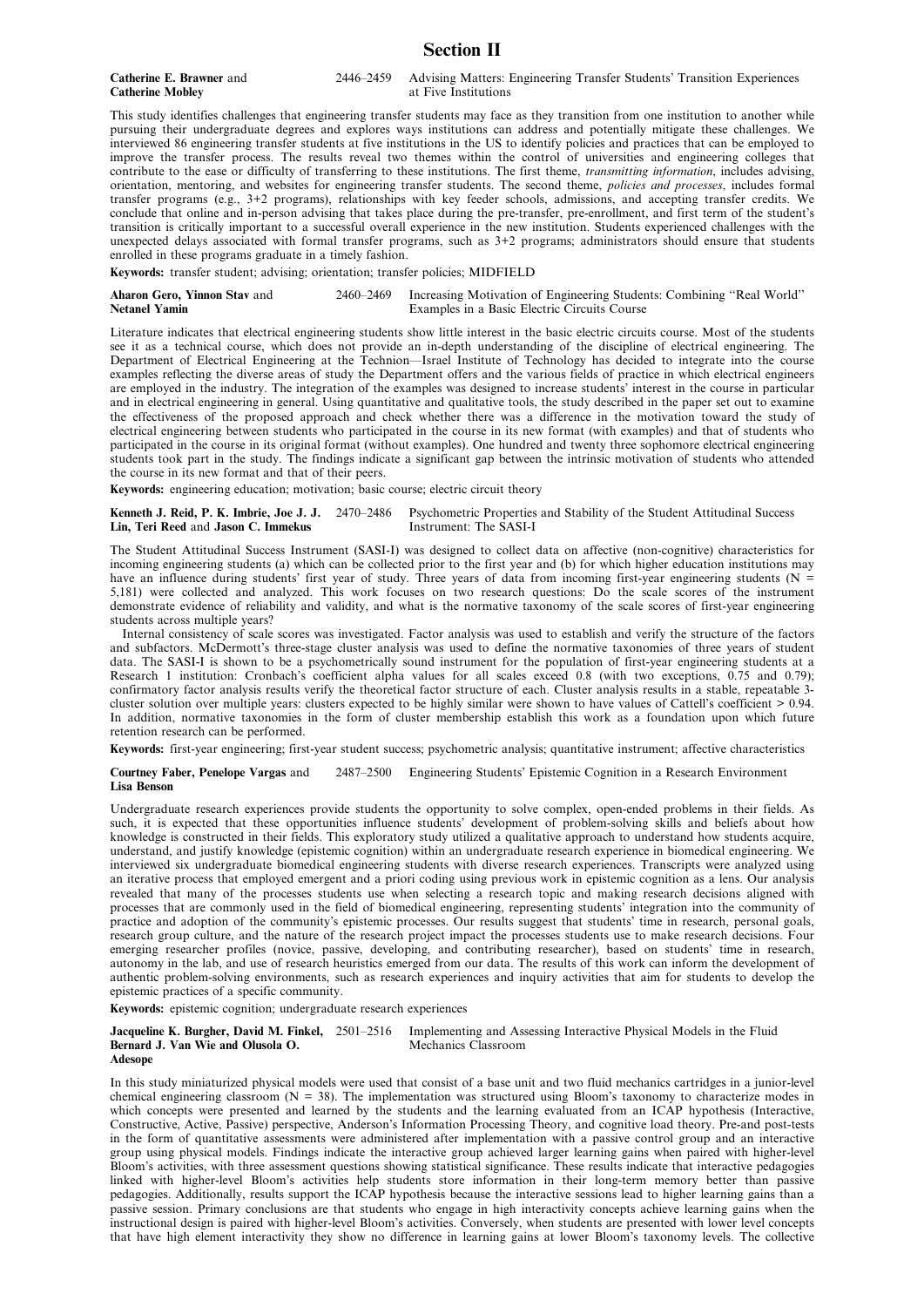evidence supports a specific niche for the use of physical models in interactive environments where student learning of high interactivity concepts is paired with higher-level Bloom's activities.

**Keywords:** physical model; ICAP hypothesis; information processing theory; cognitive load theory; hands-on learning

**Zeljko Stojanov, Dalibor Dobrilovic** and 2517–2530 Solving Problems in a Physical Laboratory for Computer Networks and Data Security: A Conceptual Framework with Students' Experiences

Professional engineering practice requires engineers capable for solving real problems, putting problem solving skills in the focus of contemporary engineering education. Identification, systematization, evaluation and reuse of students' experiences in problem solving are necessary for assessing and improving educational processes. Due to the high importance of computer networks and data security for contemporary business, practical experience in physical laboratories is essential for educating engineers for challenges in engineering workplaces. This article presents a study aimed at exploring students' problem solving experiences in a physical laboratory for computer networks and data security. The study is based on qualitative research methods, resulting in a conceptual framework that describes students' problem solving experiences. The framework presents identified types of problems and effects of problems solving for students. The problem types relate to the complexity of scenarios prepared for the laboratory, setting up and configuring laboratory equipment, and configuring and using a variety of software tools. Effects of problem solving relate to learning to use different sources of information, learning through joint work and sharing experiences, learning from more experienced colleagues and learning skills that exceed the learning goals. Benefits, implications and outcomes of the research for students, lecturers and researchers are discussed, together with the limitations and further research directions.

**Keywords:** students experience; problems solving; physical laboratory; data security; computer networks security; qualitative study

**K. Giridharan** and **R. Raju** 2531–2542 The Impact of Experiential Learning Methodology on Student Achievement in Mechanical Automotive Engineering Education

This research work was conducted over a two year period. The independent variable was experiential learning methodology and the dependent variables were students' academic performance, students' attendance and its impact on employability skills/attributes based on students' feedback. 144 undergraduate mechanical engineering students formed the sample and were divided into control and experimental groups. In this work, low-budget working models were developed and used to teach an undergraduate course within a mechanical engineering degree. Two different teaching strategies, one with traditional lecturing methodology for control group and the other with experiential learning methodology for experimental group were adopted. The statistical analysis showed that the experimental group performed significantly better than the control group with respect to 'class pass percentage' and 'grade score'. On comparing the 'class attendance', significantly higher class attendance was achieved in the experimental group compared to the control group. Based on the end-of-semester students' feedback, it was established that the present experiential learning methodology had provided positive influence on students' employability skills/attributes. This study demonstrates the efficacy of experiential learning methodology in enhancing students' learning outcomes. The significance of providing multisensory approach to teaching through hands-on learning experiences is highlighted in this study.

**Keywords:** teaching methodology; working models; experiential learning; mechanical engineering education; students' achievement

| Loralyn Greene, Kimberly Ellis,  | 2543–2555 A Program to Engage College Students in the Material Handling and |
|----------------------------------|-----------------------------------------------------------------------------|
| Dale Masel, Leily Farrokhvar,    | Logistics Industry                                                          |
| Michael Ogle and Eileen Van Aken |                                                                             |

This paper describes the use of a targeted event, Material Handling and Logistics Classroom Day, to enhance appreciation, knowledge, and interest in the fields related to material handling and logistics. Classroom Day is designed to provide engineering, technology, and business students with an opportunity to participate in a material handling and logistics tradeshow, network with other students and professionals, learn about the industry, and apply knowledge gained at the tradeshow to a case study design competition. The purpose of this study is to evaluate the effectiveness of Classroom Day, which includes multiple experiential activities. The hypothesis is that Classroom Day will enhance student appreciation, knowledge, and interest in the field of material handling and logistics. A survey instrument is used to assess outcomes from the perspective of the 160 student attendees. Student survey results show that Classroom Day, as a targeted experiential learning event, increased student appreciation, knowledge, and interest in the field of material handling and logistics. A similar approach may be adapted by other engineering education disciplines to engage students and attract talent to related industries.

**Keywords:** experiential learning; material handling and logistics; engineering education; tradeshow

| Enrique Justo, Antonio Delgado, | 2556–2568 Implementation of Problem-Based Learning in Structural Engineering: |
|---------------------------------|-------------------------------------------------------------------------------|
| <b>Manuel Vázquez-Boza</b> and  | A Case Study                                                                  |
| Luis A. Branda                  |                                                                               |

This paper provides an in-depth exploration of the implementation of Problem-based learning (PBL) in a first-year structures course with 324 students and eight faculty members, focusing on the factors that may increase or hinder its effectiveness. The research follows a qualitative approach by examining a case study to gain insight into the participants' experience. Data were collected from students and faculty through open-ended surveys and focus groups, and analyzed with qualitative data analysis techniques. The outcomes from the evaluation study indicate that the main strengths of the course were teamwork, self-directed learning, continual assessment, practical approach and faculty involvement, while the main weaknesses were the disorientation experienced by the students at the start of the problems and the uneven participation of group members in the group tasks. From our experience, we can conclude that PBL adapts well to a practical approach towards learning structures. The main shortcomings identified have been associated with poor implementation of certain key PBL principles. Improvement actions should be aimed at (a) reinforcing the tutor's role and (b) paying greater attention to the learning process.

**Keywords:** structural engineering education; problem-based learning; case study; learning in technical disciplines

**D. Fernández, F. J. Ruiz, L. Bellido,** 2569–2584 Enhancing Learning Experience in Computer Networking through a **E. Pastor, O. Walid** and **V. Mateos** Virtualization-Based Laboratory Model **Virtualization-Based Laboratory Model** 

A networking laboratory is an essential tool for teaching communications engineering. However, the effort and cost invested in creating a networking laboratory with physical equipment are significantly high, especially if the students are to work on realistic scenarios. By substituting physical networking devices by virtualized ones, virtualization technologies may contribute to simplify the laboratory management tasks and allow the creation of affordable and more complex network scenarios. In this way, students can work and experiment on realistic network scenarios, so that their learning experience is greatly improved. In this paper a detailed description of a virtualization-based networking laboratory model, evolved over the last 10 years of authors' experience in teaching computer networking, is provided. This laboratory model is implemented using Virtual Networks over linuX (VNX), an open source tool specifically designed and developed to define, build, deploy and manage networking scenarios taking full advantage of virtualization, and supporting hybrid virtual/physical scenarios and heterogeneous operating systems. The features of the VNX tool, illustrated with an example of a complex network scenario used by more than 300 students, are described. A surveybased assessment of the usage experience of VNX is included in the paper, showing the validity and efficacy of the proposed laboratory model and of the VNX tool for teaching computer networking in laboratory assignments.

**Keywords:** networking laboratory; virtualization; Virtual Networks over linuX; VNX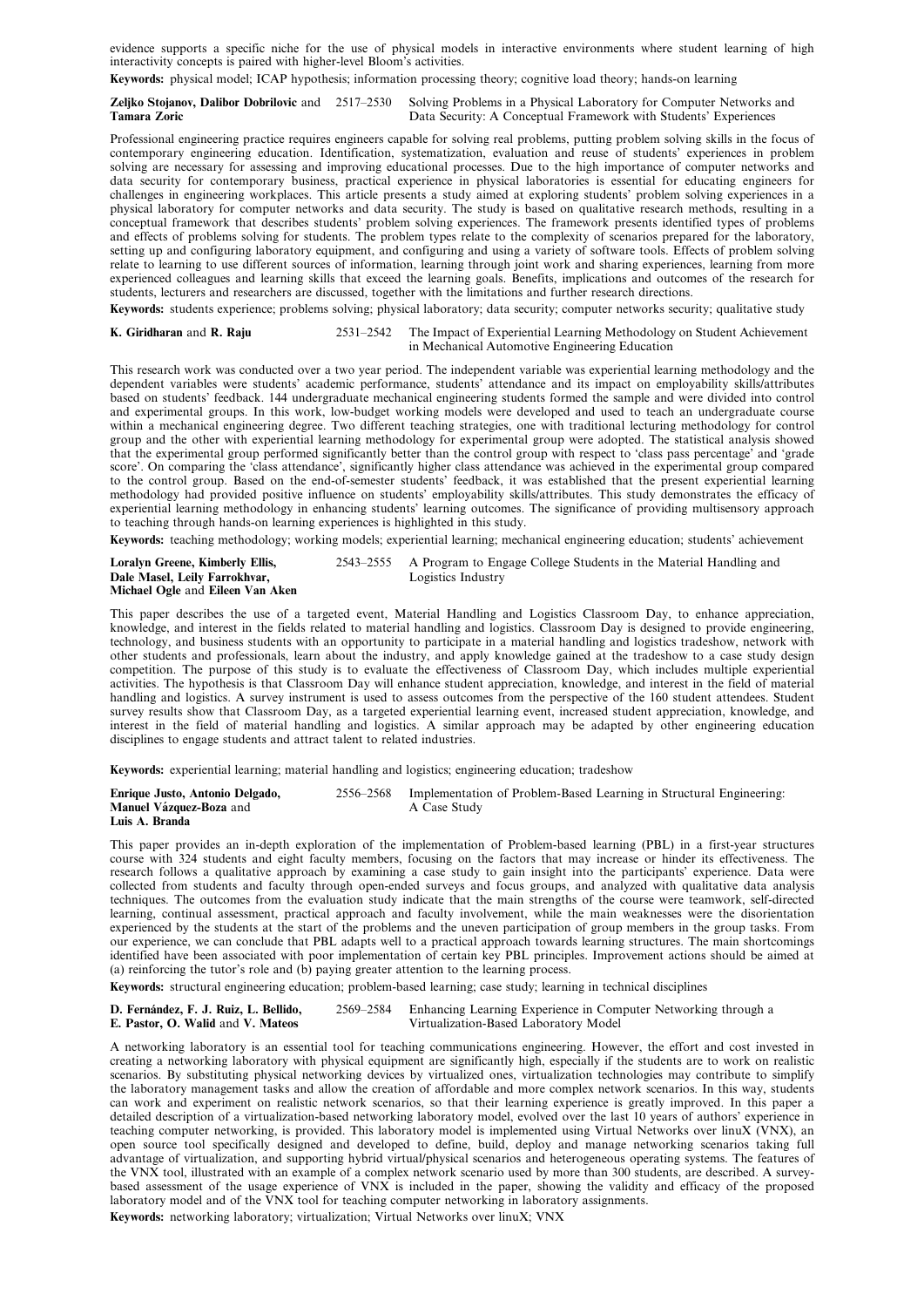Engineering students constitute a large cohort of all students who take first-year physics laboratory at universities. Unfortunately, many laboratory activities that these students perform do not reflect their educational needs and interests. One method of increasing engineering student engagement in physics labs is to blend in elements of design and automation through interesting applications which rely upon the physics principle under investigation. To achieve this blend, suitably flexible hardware and software is required. We present our implementation of such a physics laboratory program for engineers based on the LabVIEW programming language. Details of how students are led to gain experience with LabVIEW throughout the term is presented. Two specific experiments involving Hall switches are detailed.

A survey of 178 students shows that LabVIEW activities introduced in our laboratory are of an appropriate difficulty, and that students find them useful for their educational needs. The survey also shows that students value LabVIEW-based physics exercises significantly more than microcomputer-based labs (MBLs) or traditional labs.

**Keywords:** physics education; physics laboratory; LabVIEW software; computer-based labs

#### **Yun Dai, Ang Liu, James Morrison** 2597–2611 Systemic Design of Interactive Learning Environment for Global **Engineering Courses**

This study investigates the interplay among design method, technology enhanced learning, and global engineering learning. It presents the process of how a team of engineering educators employed a set of design methods to integrate a variety of learning technologies in order to develop an interactive learning environment, upon which, multiple global engineering courses have been successfully developed. The designers went through a systemic design process of stakeholder involvement, functional design, and conceptual design. As a result, two key functional requirements of the interactive learning environment are proposed: (1) connect globally distributed classrooms and (2) promote peer-to-peer interactions among global learners. And two corresponding design concepts are generated: (1) videoconferencing classroom and (2) interactive eLearning system. An evaluation was conducted upon a particular global engineering course, namely ''Principles and Practices of Global Innovation'', which was served by 130 students who signed up from six global universities. At the conclusion of the course, an evaluation was conducted to solicit the participants' satisfaction with the interactive learning environment, and the impacts of this unique technology-enabled global learning experience on their knowledge, skill and attitude of Information and Communication Technology.

**Keywords:** Keywords: design method; technology enhanced learning; global engineering learning

**Hoda Baytiyeh** 2612–2620 Toward the Formation of Competitive Global Engineers: The Challenges Facing Engineering Education in Lebanon

Globalization has affected the engineering profession and increased the pressure on engineering programs in developing countries to reform curriculum contents and to revolutionize teaching approaches to ensure that graduates can compete in the global engineering market. This article provides a critical overview of the challenges facing Lebanese engineering educational programs in the formation of global engineers and discusses the effects of these challenges on the engineering career. In Lebanon, the curriculum is highly structured which leaves students with limited choice of taking elective or interdisciplinary courses. Moreover, the reliance on a traditional deductive teaching style and the absence of a national accreditation system have been responsible for deficiencies in students' acquisition of essential professional skills and knowledge for a global and competitive career in engineering. This study provides several implications for engineering education in developing countries, namely about the need to shift focus from teaching content to the development of skills and competencies. A reform initiative that aims at revolutionizing the teaching and learning style is recommended to address the pressing challenges.

**Keywords:** engineering education; accreditation; globalization; engineering career; Lebanon; active learning; soft skills

**Brad Stappenbelt, Senevi Kiridena,** 2621–2634 An Investigation of International Postgraduate Engineering Students' Attitudes and Abilities Related to Avoiding Plagiarism

Plagiarism committed by international postgraduate students who come from a non-English speaking background (NESB) has been raised repeatedly as a pressing academic concern. In this study, postgraduate engineering students' views about plagiarism and their ability to detect and avoid plagiarism were examined using a survey instrument. The primary question investigated was whether there was any discernible variation in attitudes and abilities between students from different cultural and linguistic backgrounds. As such, the survey (n=416) was designed to assess students' ability to recognise and rate the severity of plagiarism in a series of writing samples. The responses were collated by birth country and compared by the major geographic regions represented. All participants were invited to give further insight in a post-survey interview where their ability to correct identified plagiarised work was also tested. The results revealed that there were notable differences between the geographical sub-group students' ethical stance and their abilities to identify plagiarism. Furthermore, the variation in attitudes and abilities was still evident after at least a semester of postgraduate study. The plagiarism detection exercise indicated that although the Oceania sub-group were better at identifying plagiarised material, the other sub-groups (consisting entirely of students from either a NESB or with English as a second language) were nearly as proficient. Skill deficiencies and language issues, representing potentially significant disadvantage with respect to academic writing, were evident however when these students were asked to correct the identified plagiarised material.

**Keywords:** plagiarism; postgraduate; engineering; geographical region

|                                | <b>Carla M. Firetto, Peggy N. Van Meter,</b> 2635–2652 The Validation of a Conceptual Reasoning Inventory for Introductory |
|--------------------------------|----------------------------------------------------------------------------------------------------------------------------|
| Stephen R. Turns and Thomas A. | Thermodynamics                                                                                                             |
| Litzinger                      |                                                                                                                            |

Thermodynamics is a particularly challenging course for many engineering students early in their college education. Thus, it represents a significant opportunity for the use of concept inventories to assess students' understanding of core ideas and principles in order to gauge their initial knowledge and aid their future learning. In this paper we forward an inventory to assess students' understanding of foundational thermodynamics concepts and principles, such as state relations, heat, work, and conservation of energy, as well as their ability to reason conceptually using this knowledge. A 36-item thermodynamics conceptual reasoning inventory (TCRI) was developed and evaluated. The inventory was reviewed by four external experts and administered to 448 students. This study reports evidence to demonstrate that TCRI scores are a reliable and valid indicator of students' thermodynamics conceptual knowledge and reasoning ability. TCRI scores show high internal consistency, distinguish between cohorts expected to differ, and correlate with course assessments. The TCRI is recommended for students beginning their study of thermodynamics. Course instructors can use the TCRI as a formative assessment. The TCRI can also serve as an assessment tool for researchers to evaluate the effects of instructional interventions.

**Keywords:** thermodynamics; conceptual reasoning; concept inventory